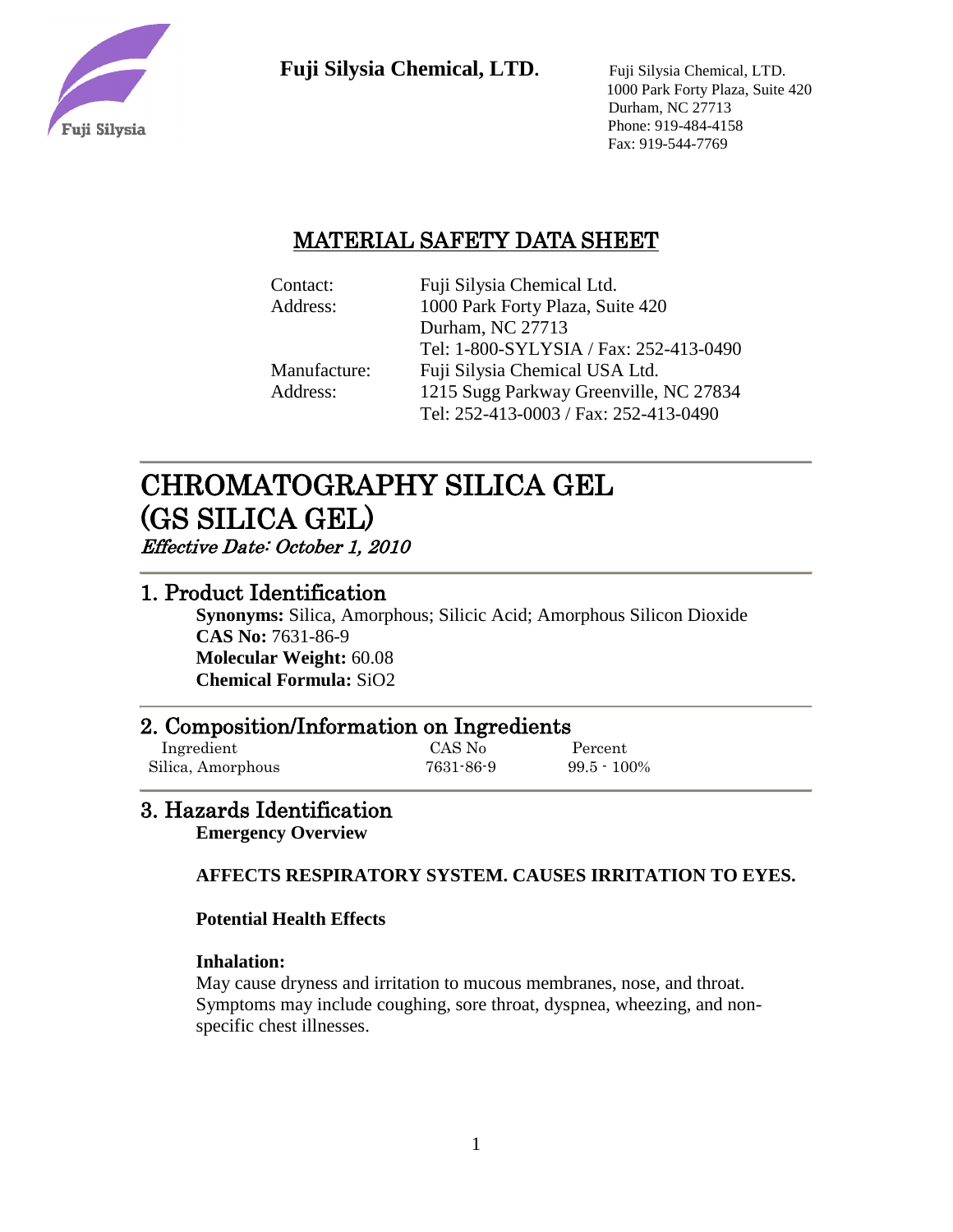

 1000 Park Forty Plaza, Suite 420 Durham, NC 27713 Phone: 919-484-4158 Fax: 919-544-7769

## **NFPA Rating (Scale 0 – 4)**

**1 0 0**  $Health = 1$  $\textbf{Fire} = 0$ **Reactivity = 0 HEALTH 1 HMIS Rating (Scale 0 – 4) Health = 1**  $\textbf{Fire} = 0$ **Reactivity = 0 FIRE REACTIVITY 0 0** No adverse effects expected. **Skin Contact:** May cause irritation with dryness and abrasion. **Eye Contact:** Causes irritation, redness, and pain. **Chronic Exposure:** Repeated exposure may cause symptoms similar to the effects on the above. **Aggravation of Pre-existing Conditions:** No information found.

# 4. First Aid Measures

#### **Inhalation:**

**Ingestion:**

Remove to fresh air. Get medical attention for any breathing difficulty. **Ingestion:**

Give several glasses of water to drink to dilute. If large amounts were swallowed, get medical advice.

#### **Skin Contact:**

Wash exposed area with soap and water. Get medical advice if irritation develops.

## **Eye Contact:**

Immediately flush eyes with plenty of water for at least 15 minutes, lifting lower and upper eyelids occasionally. Get medical attention immediately.

## 5. Fire Fighting Measures

**Fire:** Not considered to be a fire hazard.

**Explosion:** Not considered to be an explosion hazard.

## **Fire Extinguishing Media:**

Use any means suitable for extinguishing surrounding fire.

## **Special Information:**

Use protective clothing and breathing equipment appropriate for the surrounding fire.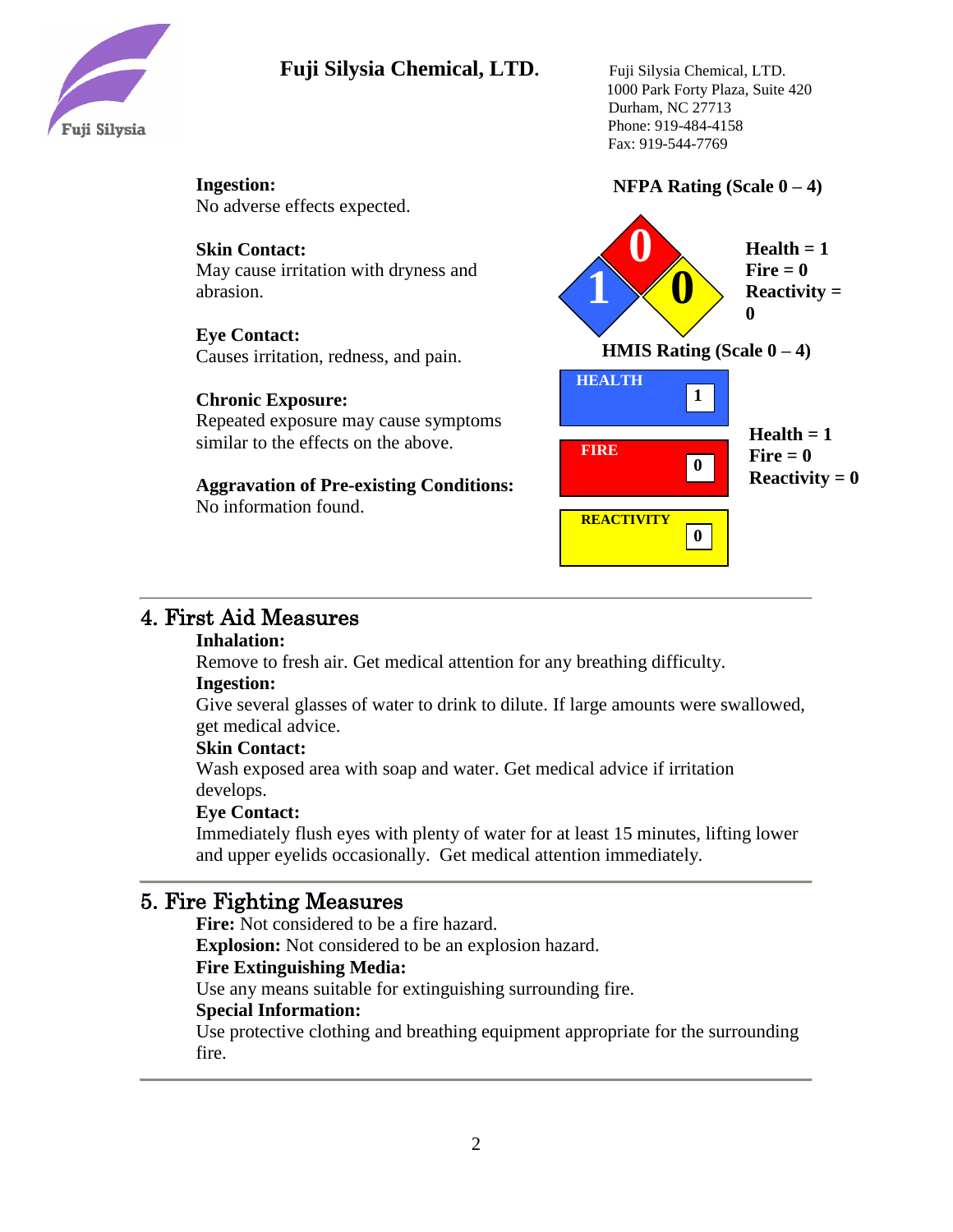

 1000 Park Forty Plaza, Suite 420 Durham, NC 27713 Phone: 919-484-4158 Fax: 919-544-7769

# 6. Accidental Release Measures

If its use requires manual handling, wear long sleeves and close-weave cotton glove with tight-fitting wristlets. Avoid formation of dust. Keep away from ignition sources. Sweep up and containerize for reclamation or dispose.

# 7. Handling and Storage

Keep in a tightly closed container, stored in a cool, dry, ventilated area. Protect against physical damage. When pouring power into a container of flammable liquid, ground both containers electrically to prevent a static electric spark. Isolate from incompatible substances. Containers of this material may be hazardous when empty since they retain product residues (dust, solids); observe all warnings and precautions listed for the product.

## 8. Exposure Controls/Personal Protection **Airborne Exposure Limits:**

Amorphous Silica:

- OSHA Silica gel – PEL –  $80$ mg/m<sup>3</sup> /(%SiO<sub>2)</sub>

- ACGIH Threshold Limit Value (TLV): 10 mg/m3 (TWA) inhalable particulate; 3 mg/m3 (TWA) respirable particulate.

## **Ventilation System:**

A system of local and/or general exhaust is recommended to keep employee exposures below the Airborne Exposure Limits. Local exhaust ventilation is generally preferred because it can control the emissions of the contaminant at its source, preventing dispersion of it into the general work area. Please refer to the ACGIH document, *Industrial Ventilation, A Manual of Recommended Practices*, most recent edition, for details.

## **Personal Respirators:**

If its use requires manual handling, wear long sleeves and close-weave cotton gloves with tight-fitting wristlets. If dusty conditions prevail, use of an approved NIOSH/MSHA dust respirator is recommended. Wear goggles if dust causes eye discomfort

## **Skin Protection:**

Wear protective gloves and clean body-covering clothing.

## **Eye Protection:**

Use chemical safety goggles and/or full face shield where dusting or splashing of solutions is possible. Maintain eye wash fountain and quick-drench facilities in work area.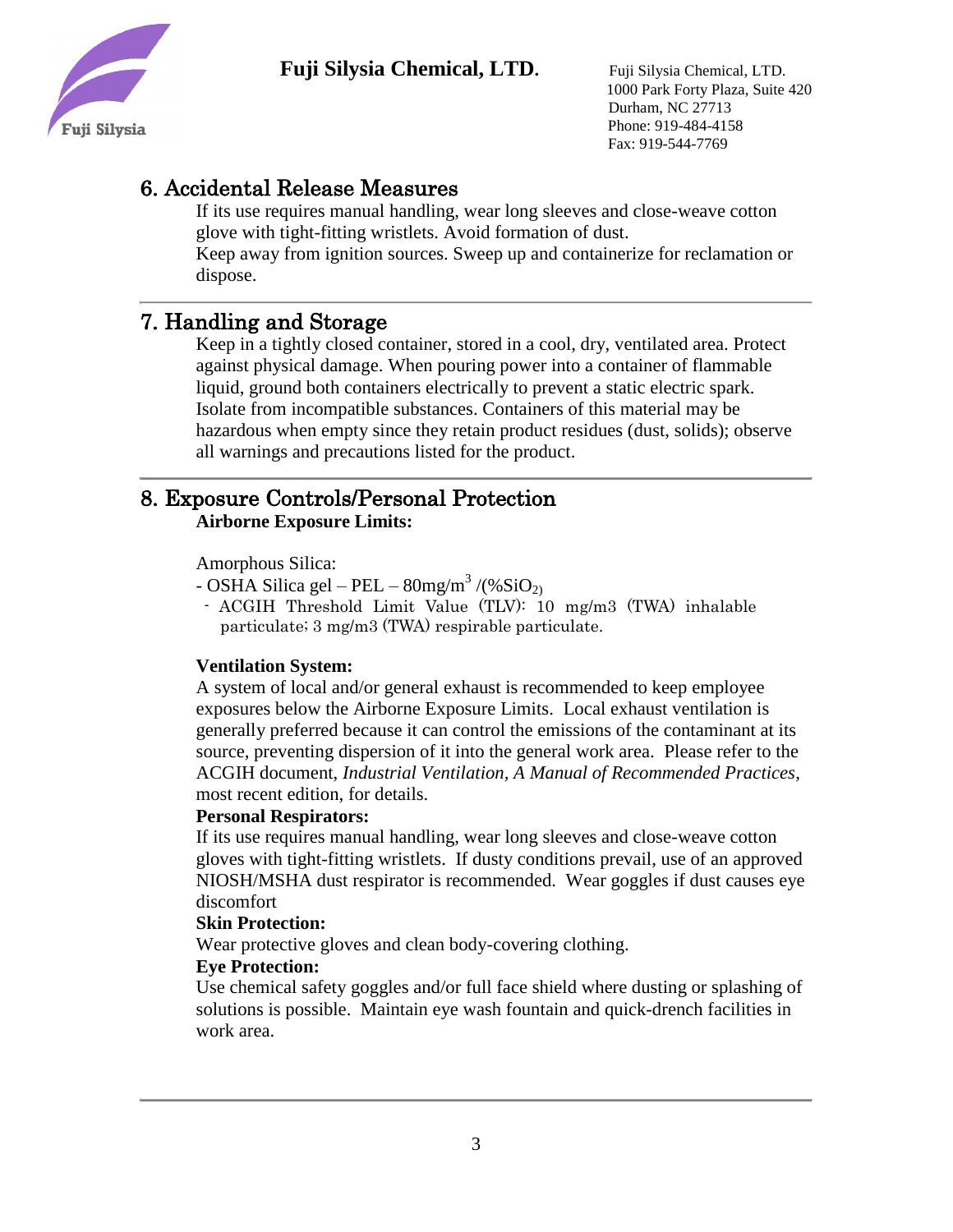

 1000 Park Forty Plaza, Suite 420 Durham, NC 27713 Phone: 919-484-4158 Fax: 919-544-7769

# 9. Physical and Chemical Properties

**Appearance:** Dry, white powder **Odor:** Odorless. **Solubility:** Insoluble in water. **Specific Gravity:** 2.20 **pH :** 3.0-8.0 **Boiling Point:** 2230 deg. C **Melting Point:** 1610 deg. C **Vapor Density (Air=1):**No information found. **Vapor Pressure (mm Hg):** 10 @ 1732 deg.C **Evaporation Rate (BuAc=1):** No information found.

# 10. Stability and Reactivity

#### **Stability:**

Stable under ordinary conditions of use and storage.

**Hazardous Decomposition Products:**

No information found.

**Hazardous Polymerization:**

Will not occur.

**Incompatibilities:**

Hydrogen fluoride, fluorine, xenon hexafluoride, oxygen difluoride, and chlorine trifluoride.

#### **Conditions to Avoid:**

Heat, flame, ignition sources, dusting, moisture and incompatibles.

## 11. Toxicological Information

ANIMAL TOXICOLOGY:

TESTS FOR DOT HAZARD CLASSIFICATION:

1-hour  $LC50 \text{ (rat)} > 2 \text{mg/l}$ 48-hour Oral LD50 (rat) est.  $> 31,600$  mg/kg 48-hour Dermal LD50 (rabbit) est. > 2,000 mg/kg Not considered an ocular irritant.

TESTS FOR FDA APPROVAL FOR USE IN FOODS: LD50 (mice) 8,000 mg/kg (limit of test) LD50 (rats) 4,500 mg/kg (limit of test) 6 monthsユ feeding tests (rats) at levels up to 10% of diet produced no effects. --------------------------------Cancer Lists------------------------------------------------------ Ingredient IARC Category Silica, Amorphous (7631-86-9) 3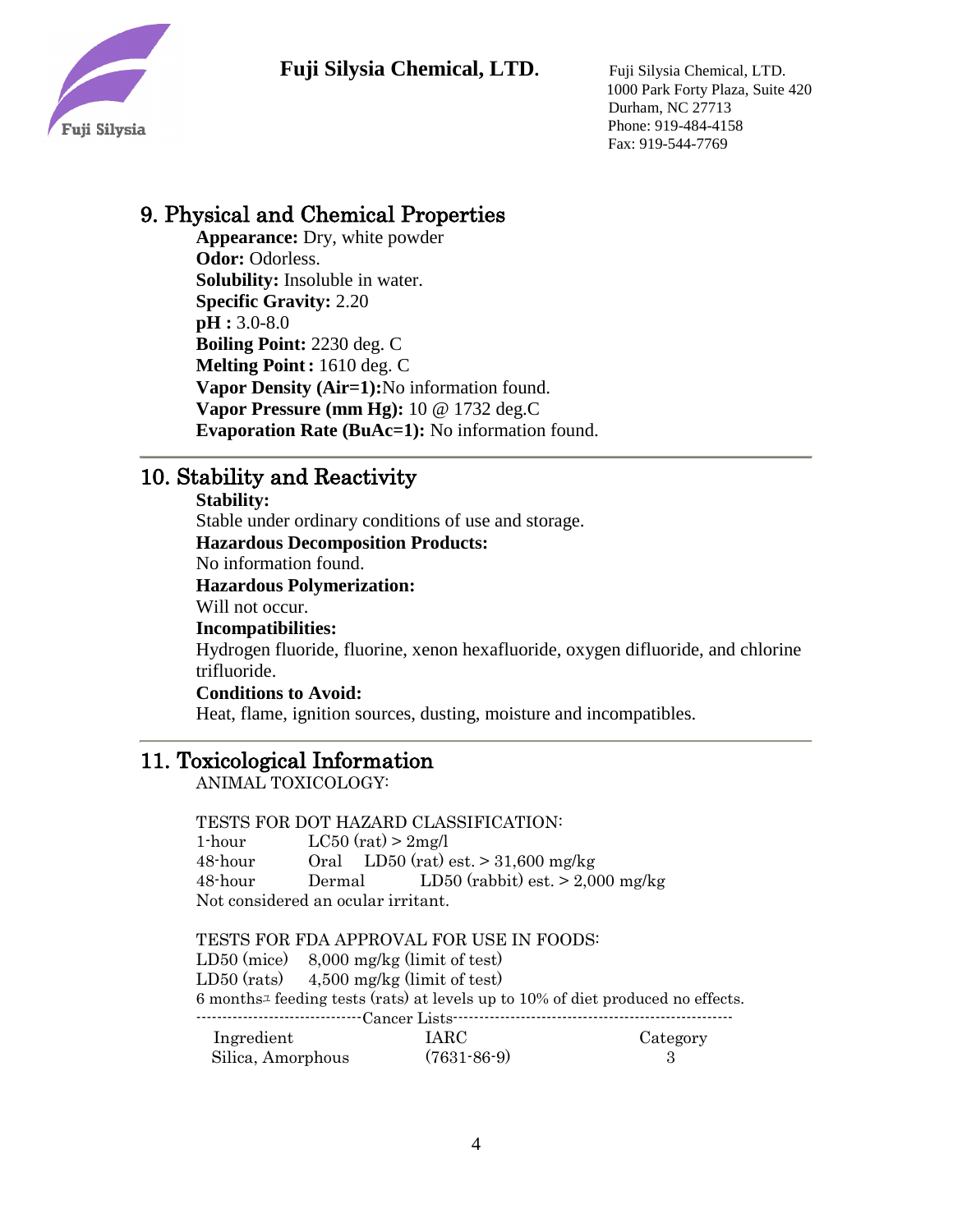



 1000 Park Forty Plaza, Suite 420 Durham, NC 27713 Phone: 919-484-4158 Fax: 919-544-7769

# 12. Ecological Information

**Environmental Fate :** No information found. **Environmental Toxicity:** No information found.

# 13. Disposal Considerations

Whatever cannot be saved for recovery or recycling should be managed in an appropriate and approved waste disposal facility. Processing, use or contamination of this product may change the waste management options. State and local disposal regulations may differ from federal disposal regulations. Dispose of container and unused contents in accordance with federal, state and local requirements.

# 14. Transport Information

Not regulated.

# 15. Regulatory Information

 U.S. Federal Regulations TSCA 8 (b) inventory: SILICA GEL WHMIS (Canada) Not controlled under WHMIS (Canada) CEPA DSL: SILICA GEL

| International regulations  |                                           |
|----------------------------|-------------------------------------------|
| <b>EINECS</b>              | <b>SILICA GEL 231-545-4</b>               |
| DSCL (EEC)                 | R36/37/38-Irritating to eyes, respiratory |
|                            | system and skin.                          |
| <b>International Lists</b> | Australia (NICNAS): SILICA GEL            |
|                            | Japan (MITI): SILICA GEL                  |
|                            | Korea (TCCL): SILICA GEL                  |
|                            | Philippines (RA6969): SILICA GEL          |
|                            | China: No products were found             |
|                            |                                           |

## 16. Other Information

**Fuji Silysia Chemical Ltd. provides the information contained herein in good faith but makes no representation as to its comprehensiveness or accuracy. This document is intended only as a guide to the appropriate precautionary handling of the material by a properly trained person using this product. Individuals receiving the information must exercise their independent judgment in determining its appropriateness for a particular purpose. FUJI SILYSIA CHEMICAL LTD. MAKES NO REPRESENTATIONS OR WARRANTIES, EITHER EXPRESS OR IMPLIED, INCLUDING WITHOUT LIMITATION ANY WARRANTIES OF MERCHANTABILITY, FITNESS FOR A PARTICULAR PURPOSE**